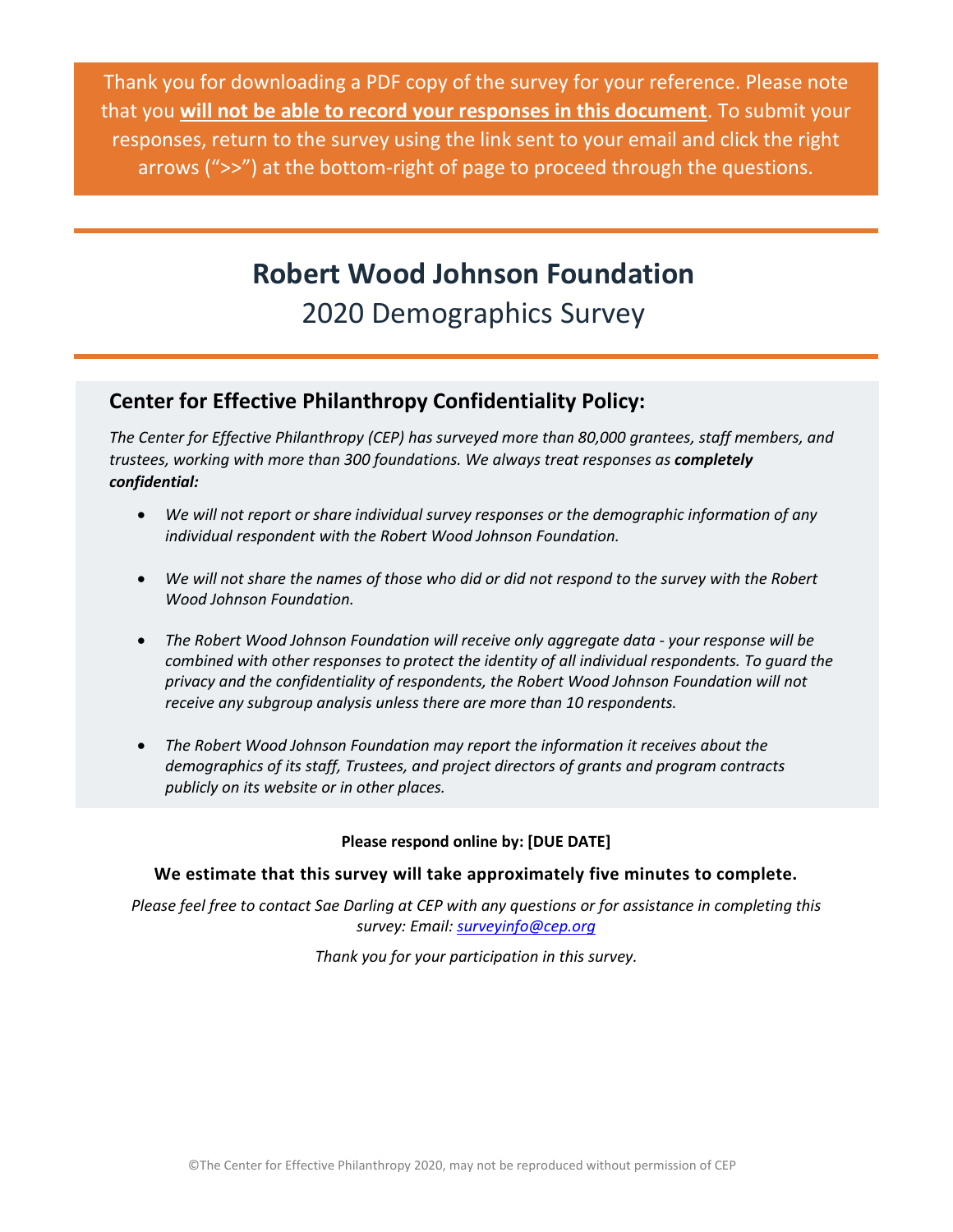#### **Intro in Online Survey**

Thank you for responding to this voluntary and confidential survey of respondent demographics. The Robert Wood Johnson Foundation's [Equity, Diversity, and Inclusion Commitment](https://www.rwjf.org/en/about-rwjf/our-policies/equity--diversity-and-inclusion-commitment.html) and [Guiding Principles](https://www.rwjf.org/en/about-rwjf/our-guiding-principles.html) recognize the value of diversity and inclusion. This survey will help the Robert Wood Johnson Foundation develop a snapshot of the demographic profiles of its staff, Trustees, and project directors of grants and program contracts. The Robert Wood Johnson Foundation asked the Center for Effective Philanthropy (CEP) to field this confidential survey to ensure the Robert Wood Johnson Foundation accurately understands the demographic characteristics of the Robert Wood Johnson Foundation and those with whom it works. This survey contains only seven questions: on each of them you may not choose not to provide an answer by selecting "Prefer not to answer."

Only CEP will have access to individual responses. The Robert Wood Johnson Foundation will receive only aggregate data - your responses will be combined with others to protect the identity of all individual respondents. Further, to guard the privacy and the confidentiality of respondents, the Robert Wood Johnson Foundation will not receive any subgroup analysis unless there are more than 10 respondents.

### **Information about Use of Data**

This survey is voluntary. You have the option of completing all, some, or none of the questions. Each question has a "Prefer not to answer" option.

Whether you complete this survey is entirely up to you, and whether you do so will have no bearing on the Robert Wood Johnson Foundation's interaction with you. In fact, the Robert Wood Johnson Foundation will not know whether you completed some or all of this survey. All information will be aggregated anonymously, and only aggregate data will be shared back with the Robert Wood Johnson Foundation.

This aggregate data will be used by the Robert Wood Johnson Foundation to better understand the demographic profiles of the Robert Wood Johnson Foundation and the individuals with whom it works, and perspectives it may be missing. The information collected from this survey will also help the Robert Wood Johnson Foundation understand changes in these profiles over time. This data will also inform the Robert Wood Johnson Foundation's ongoing efforts to build a Culture of Health.

In addition to using the data for internal reporting, the Robert Wood Johnson Foundation may also report the information it receives about the demographics of its staff, Trustees, and project directors of grants and program contracts publicly on its website or in other places.

By taking this survey, you agree to the uses of your data as described here.

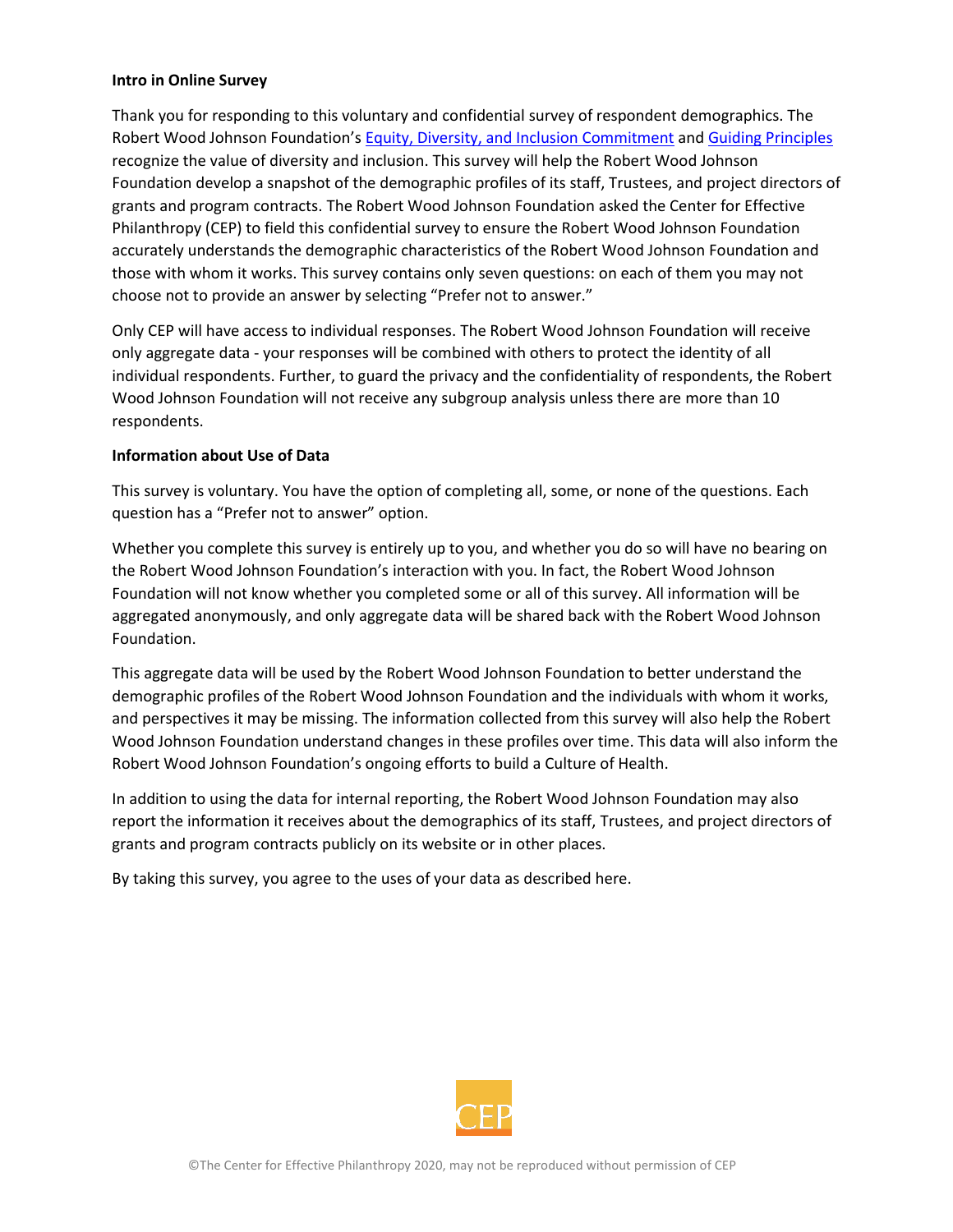#### **Survey**

This survey contains only seven questions; on each of them you may choose not to provide an answer by selecting "Prefer not to answer."

- 1. Select the range that applies to your year of birth (please check only one):
	- $\Box$  1920 1929
	- $\Box$  1930 1939
	- $\Box$  1940 1949
	- $\Box$  1950 1959
	- $\Box$  1960 1969
	- $\Box$  1970 1979
	- $\Box$  1980 1989
	- $\Box$  1990 1999
	- ❑ 2000 or later
	- ❑ Prefer not to answer
- 2.
- A. Do you identify as a (please check all that apply):
- ❑ Gender non-conforming person
- ❑ Man (cisgender or transgender)
- ❑ Non-binary person
- ❑ Woman (cisgender or transgender)
- ❑ Different identity (optional, please state): \_\_\_\_\_\_\_\_\_\_\_\_\_
- ❑ Prefer not to answer

*Gender non-conforming*: A broad term referring to people who do not behave in a way that conforms to the traditional expectations of their gender, or whose gender expression does not fit neatly into a category.

*Cisgender*: A term used to describe a person whose gender identity is the same as the sex assigned to them at birth.

*Transgender*: An umbrella term people may use to describe their gender identity and/or gender expression as different from the sex they were assigned at birth. People who identify as transgender may describe themselves using one or more of a wide variety of terms including genderqueer, non-binary, and transgender. Transgender people may claim/affirm their gender identity through hormones and/or surgery. Transgender identity is not dependent on surgery. Transgender identity is not a sexual orientation.

*Non-binary*: A term that refers to people whose gender is not completely and exclusively male or female. It is an umbrella term inclusive of all genders other than female/male or woman/man, and can be used as an adjective (e.g., Jesse is a non-binary person). Not all non-binary people identify as transgender, and not all transgender people identify as non-binary. Some non-binary identities include agender, gender fluid, and genderqueer.

Language for the gender and sexual identity questions is taken from best practices shared by [Funders For LGBT Issues,](https://lgbtfunders.org/resources/best-practices-for-foundations-on-collecting-data-on-sexual-orientation-and-gender-identity/) [HRC Foundation's Welcoming Schools,](http://www.welcomingschools.org/resources/definitions/definitions-for-adults/) [PFLAG,](https://pflag.org/glossary) [the Williams Institute of](https://williamsinstitute.law.ucla.edu/research/census-lgbt-demographics-studies/best-practices-for-asking-questions-about-sexual-orientation-on-surveys/)  [the University of California](https://williamsinstitute.law.ucla.edu/research/census-lgbt-demographics-studies/best-practices-for-asking-questions-about-sexual-orientation-on-surveys/) – Los Angeles School of Law, and [UT Austin Gender & Sexuality Center.](https://diversity.utexas.edu/genderandsexuality/glossary/english/)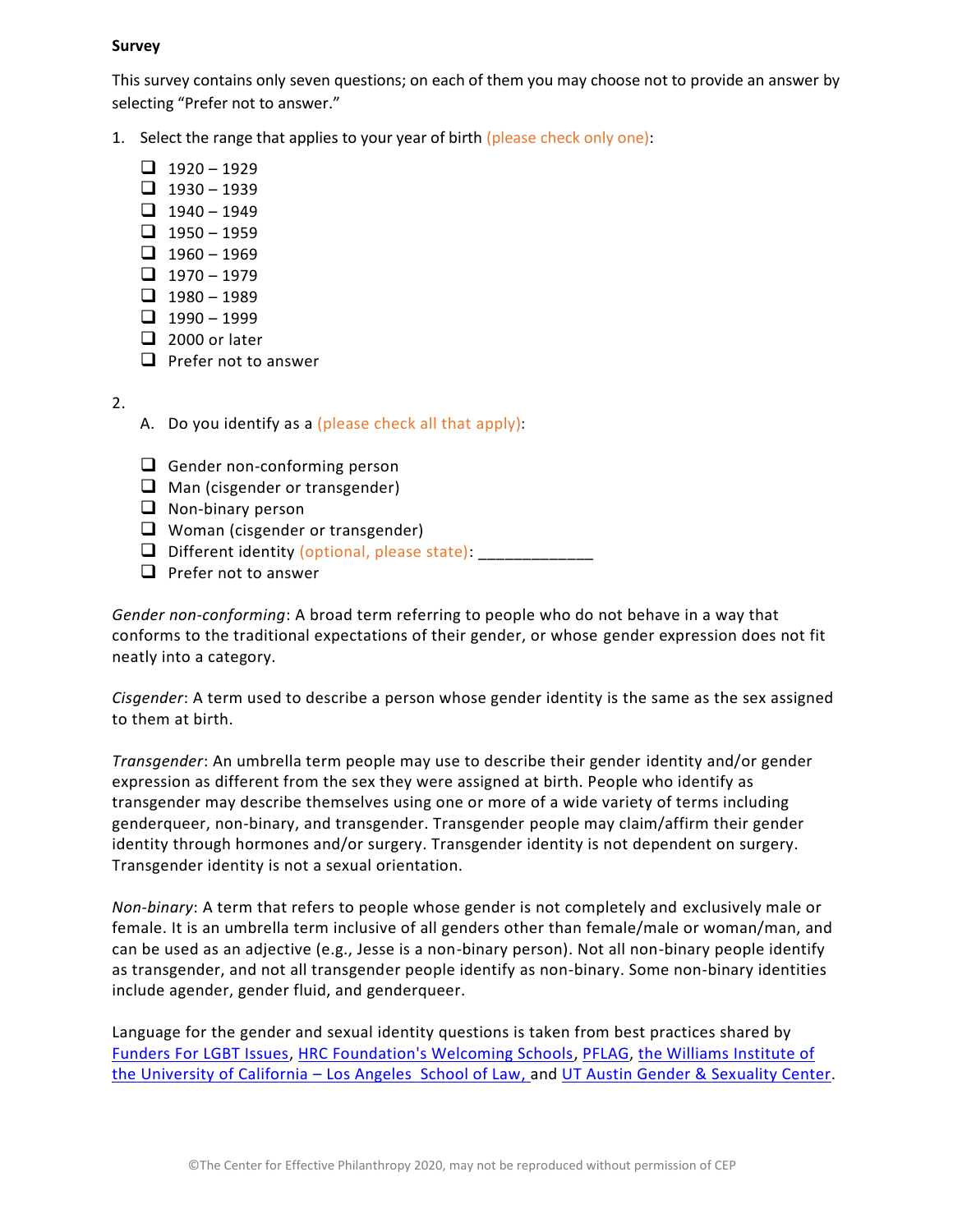- B. Do you identify as transgender (please check only one)?
- ❑ Yes
- ❑ No
- ❑ Prefer not to answer

*Transgender*: An umbrella term people may use to describe their gender identity and/or gender expression as different from the sex they were assigned at birth. People who identify as transgender may describe themselves using one or more of a wide variety of terms including genderqueer, non-binary, and transgender. Transgender people may claim/affirm their gender identity through hormones and/or surgery. Transgender identity is not dependent on surgery. Transgender identity is not a sexual orientation.

Language for the gender and sexual identity questions is taken from best practices shared by [Funders For LGBT Issues,](https://lgbtfunders.org/resources/best-practices-for-foundations-on-collecting-data-on-sexual-orientation-and-gender-identity/) [HRC Foundation's Welcoming Schools,](http://www.welcomingschools.org/resources/definitions/definitions-for-adults/) [PFLAG,](https://pflag.org/glossary) [the Williams Institute of](https://williamsinstitute.law.ucla.edu/research/census-lgbt-demographics-studies/best-practices-for-asking-questions-about-sexual-orientation-on-surveys/)  [the University of California](https://williamsinstitute.law.ucla.edu/research/census-lgbt-demographics-studies/best-practices-for-asking-questions-about-sexual-orientation-on-surveys/) – Los Angeles School of Law, and [UT Austin Gender & Sexuality Center.](https://diversity.utexas.edu/genderandsexuality/glossary/english/)

3.

- A. Do you identify as (please check all that apply):
- ❑ American Indian, Alaska Native, or Indigenous
- ❑ Asian or Asian American
- ❑ Black or African American
- ❑ Hispanic, Latino/a/x, or Latin American
- ❑ Middle Eastern
- ❑ Multiracial or Multi-ethnic
- ❑ Native Hawaiian or Pacific Islander
- ❑ White
- $\Box$  Race or ethnicity not included above (optional, please state):
- ❑ Prefer not to answer

Language for the race and ethnicity question is taken from best practices shared by National [Institute of Health](https://grants.nih.gov/grants/guide/notice-files/not-od-15-089.html) and [Psi Chi Journal of Psychological Research.](https://www.psichi.org/)

B. Do you identify as a person of color (please check only one)?

- ❑ Yes
- ❑ No
- ❑ Prefer not to answer
- 4. Do you identify as (please check all that apply):
	- ❑ Asexual
	- ❑ Bisexual
	- ❑ Gay or lesbian
	- ❑ Heterosexual or straight
	- ❑ Pansexual
	- ❑ Queer
	- $\Box$  Different identity (optional, please state):  $\Box$
	- ❑ Prefer not to answer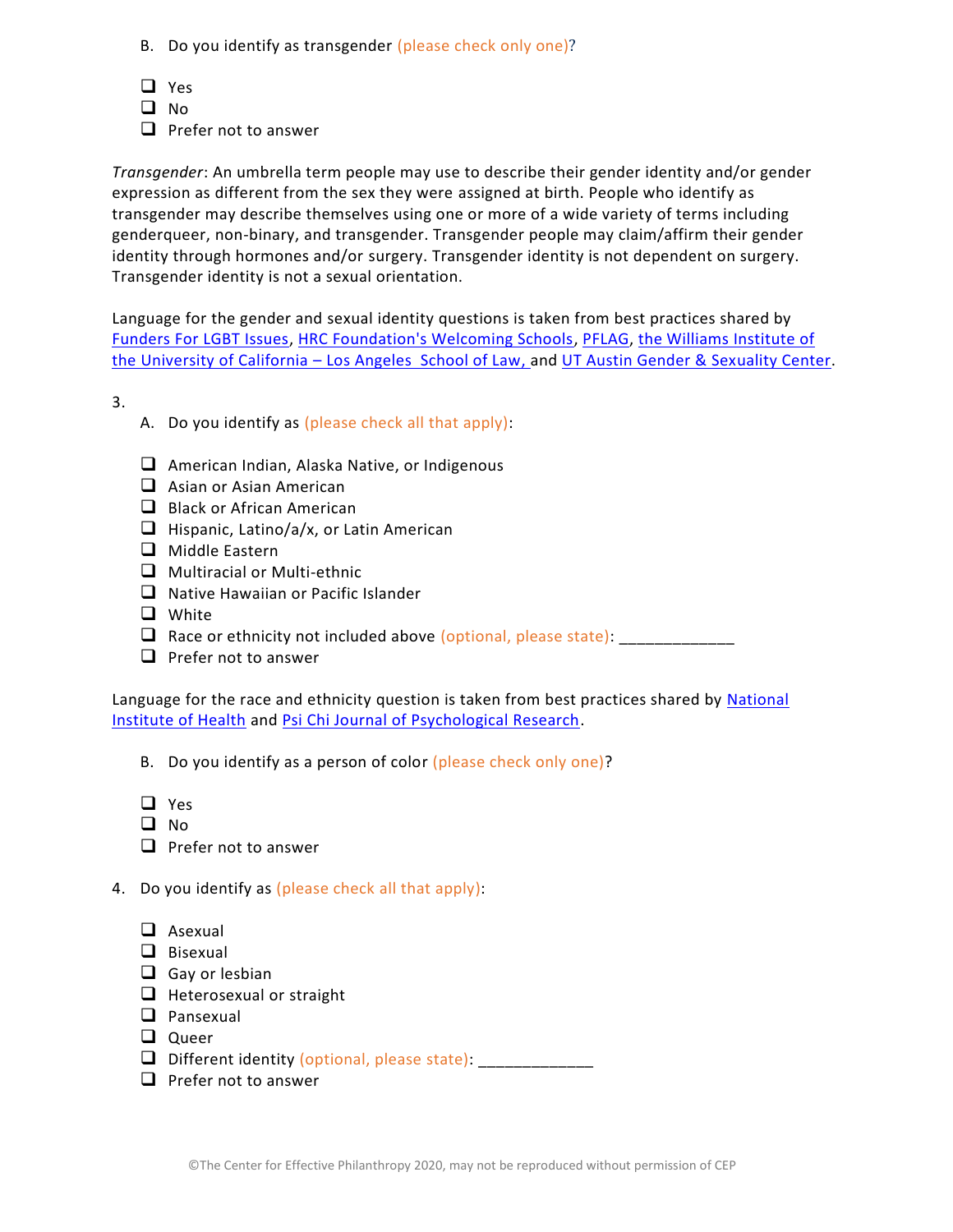*Asexual*: A term people may use to describe their experience of little to no emotional, romantic, and/or physical attraction to people of any gender. Asexuality is a sexual orientation and is not the same as celibacy or abstinence. People who are asexual need not have had any sexual experience; it is the attraction and self-identification that helps determine orientation.

*Bisexual*: A term people may use to describe their experience of emotional, romantic, and/or physical sexual attraction to people of more than one gender; an umbrella term that may include people who identify as nonmonosexual, for example, multisexual, omnisexual, pansexual, and/or queer. People who are bisexual need not have had any sexual experience; it is the attraction and self-identification that helps determine orientation.

*Gay*: The adjective used to describe people who are emotionally, romantically, and/or physically attracted to people of the same gender (e.g., gay man, gay people). In contemporary contexts, lesbian is often a preferred term for women, though many women use the term gay to describe themselves. People who are gay need not have had any sexual experience; it is the attraction and self-identification that determine orientation.

*Heterosexual*: Refers to a person who is emotionally, romantically, and/or physically attracted to a person of a different gender. Also known as straight. People who are heterosexual need not have had any sexual experience; it is the attraction and self-identification that helps determine orientation.

*Lesbian*: Refers to a person who identifies as a woman who is emotionally, romantically, and/or physically attracted to other people who identify as women. People who are lesbians need not have had any sexual experience; it is the attraction and self-identification that helps determine orientation.

*Pansexual*: Refers to a person whose emotional, romantic, and/or physical attraction is to people inclusive of all genders and biological sexes. People who are pansexual need not have had any sexual experience; it is the attraction and self-identification that determines the orientation.

*Queer*: A term some people use to identify themselves with a flexible and inclusive view of gender and/or sexuality. Also used interchangeably with LGBTQ to describe a group of people such as "queer youth." Historically it has been used as a negative term for LGBTQ people. Some people still find the term offensive while others embrace the term as an identity. People who are queer need not have had any sexual experience; it is the emotional, romantic, and/or physical attraction and self-identification that determines the orientation.

Language for the gender and sexual identity questions is taken from best practices shared by [Funders For LGBT Issues,](https://lgbtfunders.org/resources/best-practices-for-foundations-on-collecting-data-on-sexual-orientation-and-gender-identity/) [HRC Foundation's Welcoming Schools,](http://www.welcomingschools.org/resources/definitions/definitions-for-adults/) [PFLAG,](https://pflag.org/glossary) [the Williams Institute of](https://williamsinstitute.law.ucla.edu/research/census-lgbt-demographics-studies/best-practices-for-asking-questions-about-sexual-orientation-on-surveys/)  [the University of California](https://williamsinstitute.law.ucla.edu/research/census-lgbt-demographics-studies/best-practices-for-asking-questions-about-sexual-orientation-on-surveys/) – Los Angeles School of Law, and [UT Austin Gender & Sexuality Center.](https://diversity.utexas.edu/genderandsexuality/glossary/english/)